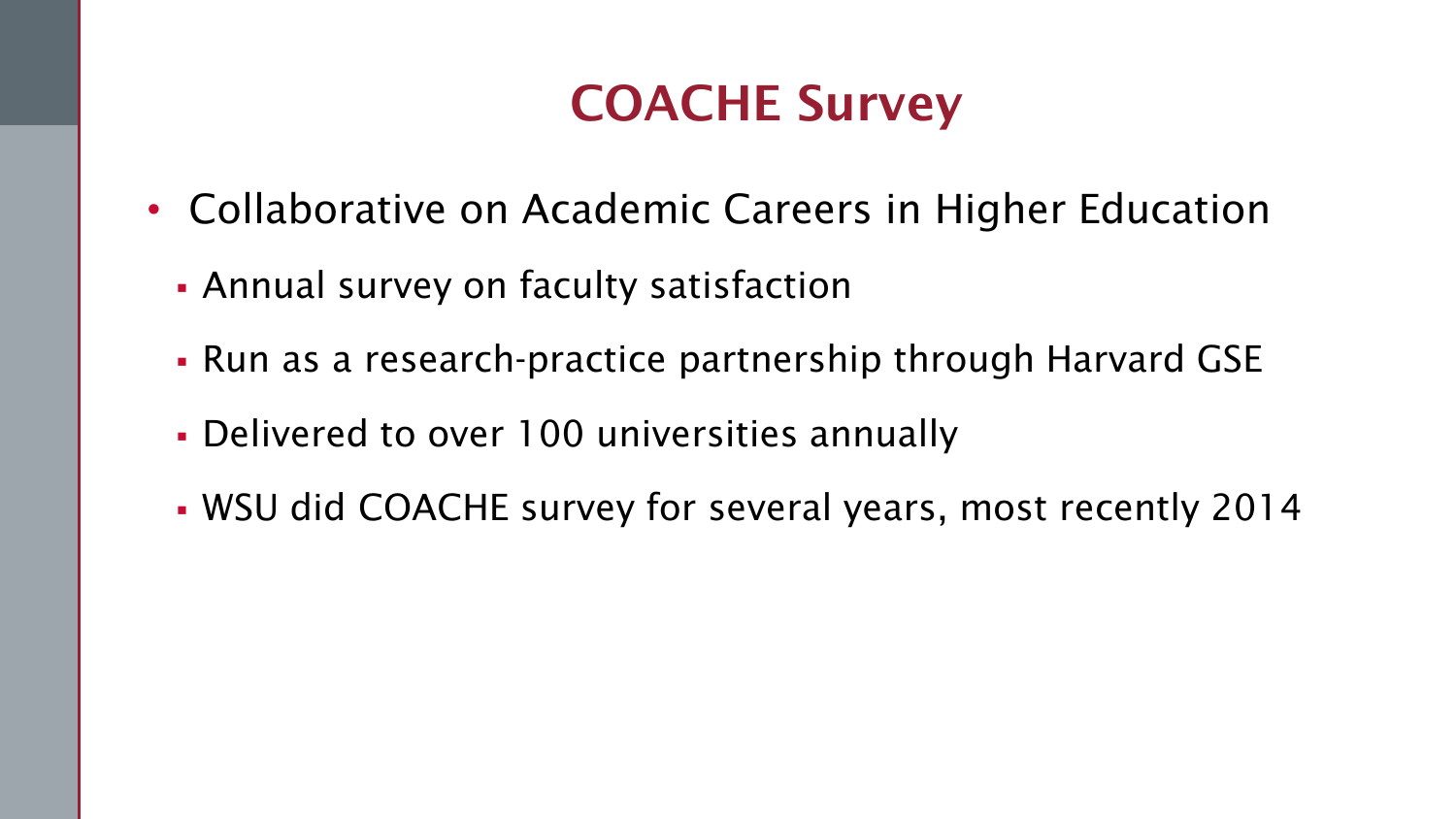## COACHE Survey

- Survey originated in 2003 to examine why fewer women and faculty of color were obtaining tenure
- By 2011, expanded scope to understand experiences of tenure-track and career-track faculty
- More than 250 colleges and universities in US and Canada have joined partnership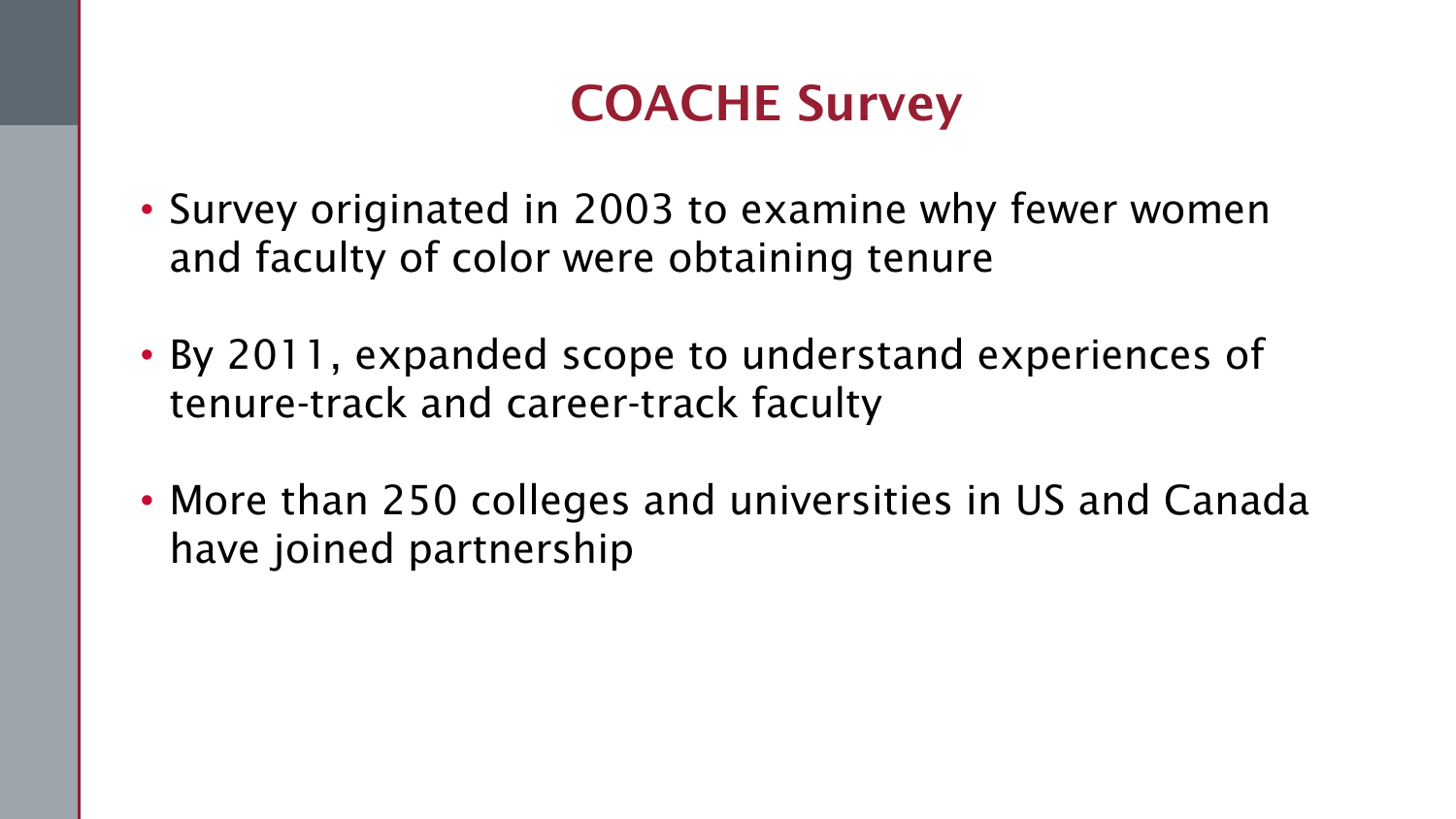# COACHE Survey Domains

- Nature of work in service, research, teaching
- Facilities and work resources supporting faculty work
	- Personal and family policies
	- Health & retirement benefits
	- Mentoring
- P&T processes
- Leadership & Governance
- Appreciation and recognition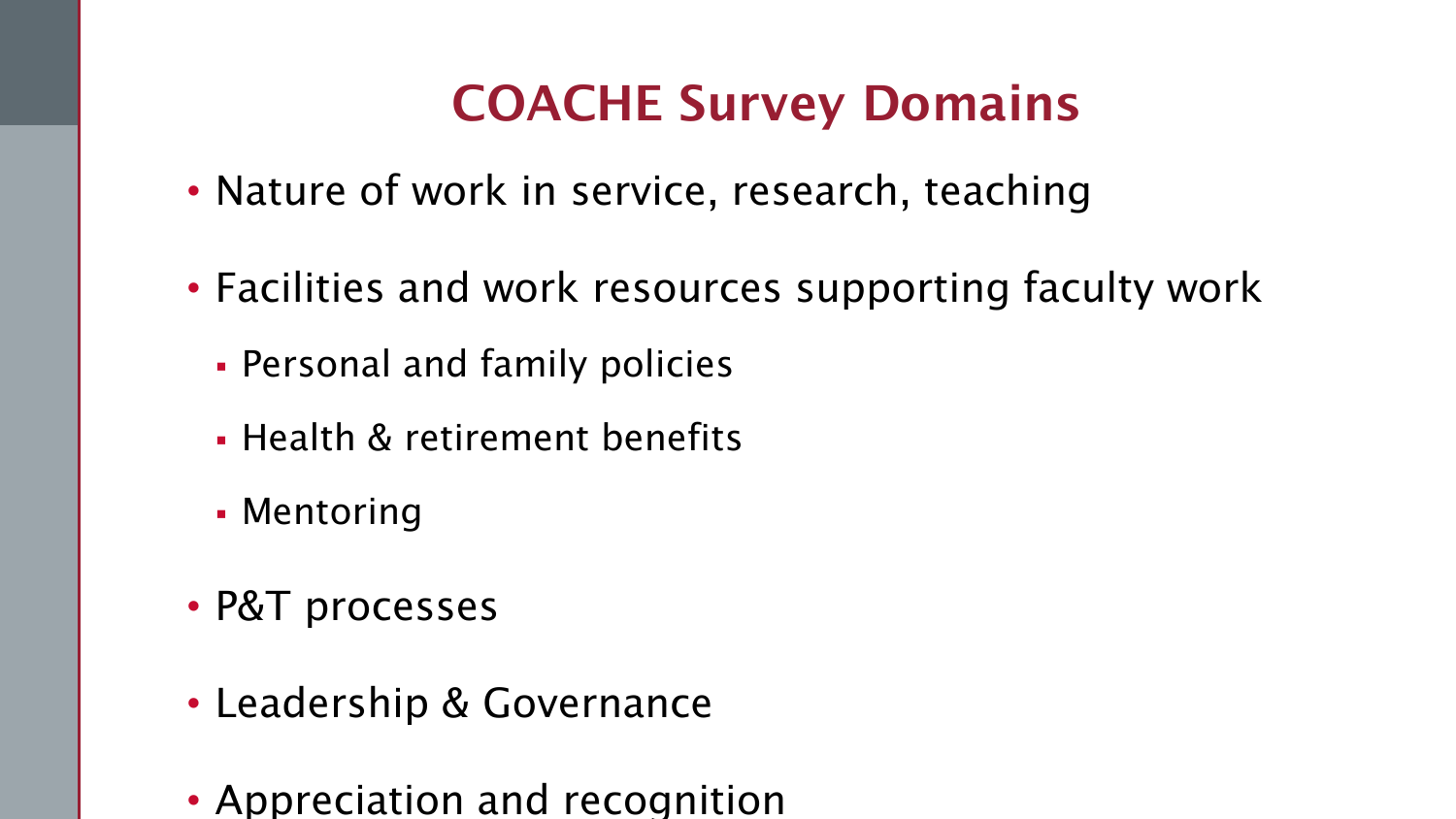## COACHE Results

- Results broken down by rank, track, gender, FOC/white
	- Breakdowns help identify equity gaps and opportunities for improvement
- WSU results compared to all other universities participating this year as well as 5 peer institutions we select
- Results will be reported out to faculty and leadership